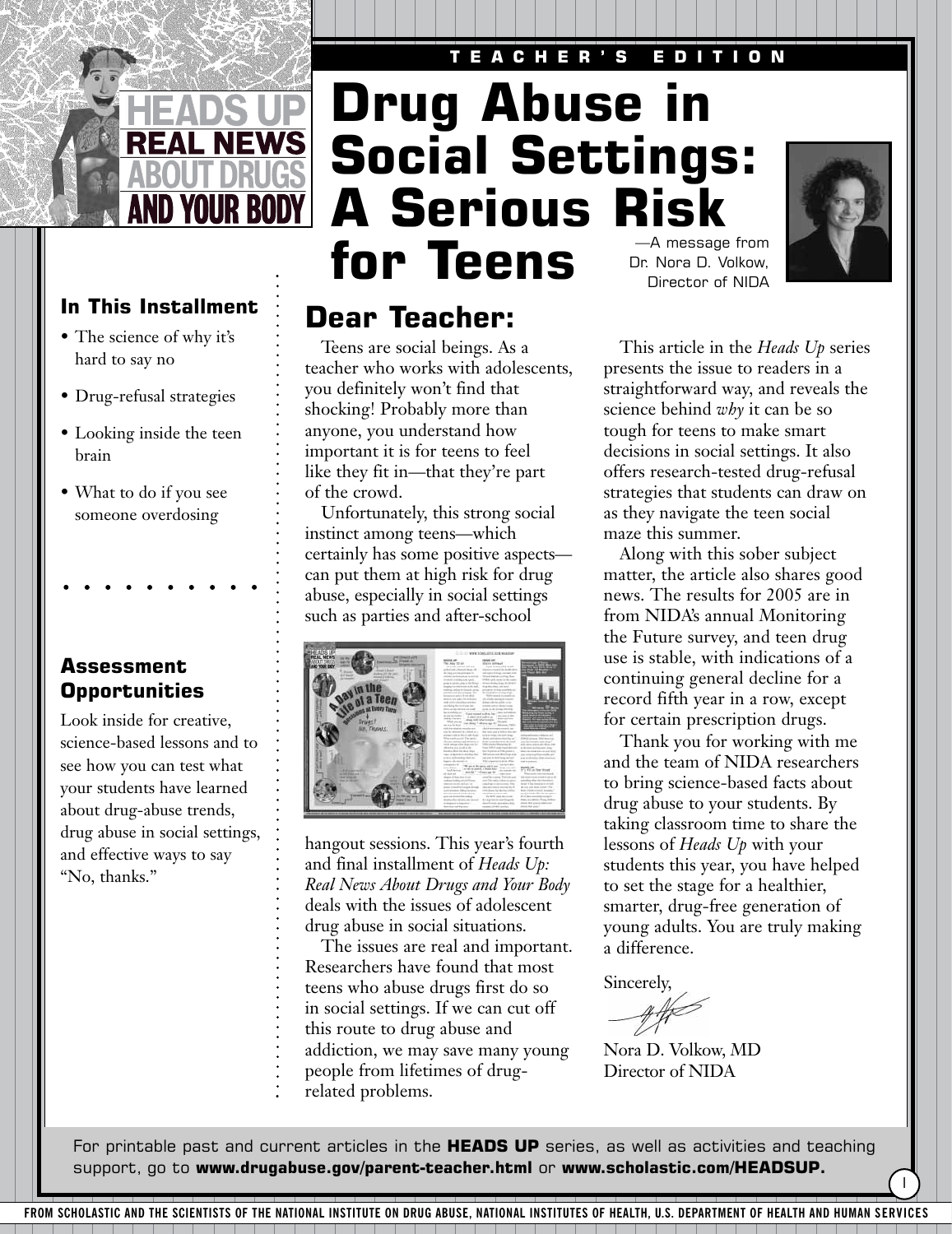## **Lesson Plans for Student Activities**

**PREPARATION:** Before beginning the lessons, make these photocopies: Two copies for each student of Reproducible 1 for a pre-text and post-text quiz, and one copy for each student of Reproducible 2.

### **Lesson 1 Heads Up: What Do You Know About Drug Abuse in Social Settings?**

#### **OBJECTIVE**

To give students science-based facts about why the risk for drug abuse is higher in social settings such as parties; to show students that abusing drugs is not the norm among teens; to provide students with research-tested drugrefusal strategies; and to assess students' knowledge of the topics before and after reading the article.

#### **NATIONAL SCIENCE EDUCATION STANDARDS**

Life Science; Science in Personal and Social Perspective

#### **LESSON STRATEGY**

Introducing the Topic

• Before the lesson begins, hold a class discussion based on these questions: *Where do you think most kids who abuse drugs have their first drug experience? Why is it sometimes difficult to say no in a social setting; for example, if someone offers you a slice of cake or a piece of candy after you have made up your mind to get healthier by avoiding refined*

*carbs? Could those same reasons apply to turning down drugs? Why do some teens have a hard time saying no to drugs at parties—even when they don't really want them?*

• Tell students that they are going to see how much they know about the latest research into teen drug abuse in social settings and drug-refusal strategies. Distribute copies of Reproducible 1. Tell students to write their names on the paper and label it No. 1. Then have them answer the questions. Collect and grade the papers.

#### **READING, DISCUSSION, AND ASSESSMENT**

• Have students read the article "A Day in the Life of a Teen." Next, hold a discussion based on these questions: *Are you surprised to learn that most teens overestimate the amount of drug abuse among their peers? How might the media play a role (TV, movies, news programs, etc.)? Why is the urge to imitate so powerful*

*among adolescents? How can you resist it? Should teens avoid social situations as a way of avoiding the temptation to use drugs? Why or why not?*

• Next, tell students it's time to see how much they've increased their knowledge. Give them a second copy of Reproducible 1. Tell them to write their names on the paper and label it No. 2. When students have finished, collect the papers, score them, and compare the results before and after the lesson.

#### **WRAP-UP**

• Conclude the lesson by asking students what they think would be the best way to teach teens drugrefusal skills: giving them materials to read, or offering opportunities to role-play tough social situations? Discuss whether your school ought to offer classes, and whether they should be optional or mandatory.

**ANSWERS TO QUIZ QUESTIONS:**  1. b; 2. a; 3. d; 4. b; 5. c; 6. b; 7. a; 8. c; 9. b; 10. d.

### **Lesson 2 Heads Up: Understanding Drug-Abuse Statistics**

#### **OBJECTIVE**

To help students develop an understanding of statistics, find out how scientists collect and use statistics, and use their knowledge to interpret data from the 2005 Monitoring the Future survey (www.monitoring thefuture.org), an annual study of the behaviors, attitudes, and values of teens in America.

#### **NATIONAL SCIENCE EDUCATION STANDARDS**

Science as Inquiry; Science in Personal and Social Perspective

#### **LESSON STRATEGY**

Introducing the Topic

II

- Explain to students that statistics is a branch of math dedicated to answering questions by using numbers. Scientists use statistical methods to collect, analyze, and draw conclusions from data. Have students think of ways in which statistics are used to help people understand the world. (Examples may include baseball statistics and student-performance analyses, such as class rank.)
- Tell students that many types of scientists use statistics. One of the

most common statistical tools is the survey or poll. In a survey to track drug use among teens, for example, a scientist might ask survey participants whether they have used a particular drug in the past 12 months. Scientists analyze the results to determine facts about drug use among teens. Have students recall surveys they have heard about lately. What do they think was the purpose of those surveys?

- Explain to students that, in general, the larger the number of people surveyed, the more accurate the survey results will be. Statisticians (mathematicians who study statistics) call the number of people surveyed the sample size. If you ask 10 teens the question, "Do you consider drug abuse to be dangerous?" you will not get a reliable snapshot of how teens nationwide feel about the dangers of drugs. But if you have a sample size of 50,000 teens from all 50 states, you are more likely to get an accurate picture.
- Hand out Reproducible 2. Tell students that they are about to examine and analyze parts of a real

statistical study that provides facts about teen drug use.

• Wrap up the lesson by discussing the following questions: *Why do scientists collect statistics? How do statistics help in the battle against drug abuse? Were you surprised by any of the data you examined in the reproducible? Why? What type of questions would you include in a Monitoring the Future–style survey in your school?*

For more information about the Monitoring the Future study, refer students to www.monitoringthe future.org.

#### **ANSWERS TO "YOU'RE THE SCIENTIST" QUESTIONS:**

1. Rose sharply from 1999 to 2001; began to decline after 2001. 2. Fell from 1999 to 2003. (Small rise in 2004 was not statistically significant.) Fell further between 2004 and 2005. Word: Decline. 3. Methamphetamine abuse showed steady decline; ecstasy abuse rose, then fell. 4. Ecstasy did after an initial increase and methamphetamine followed the trend.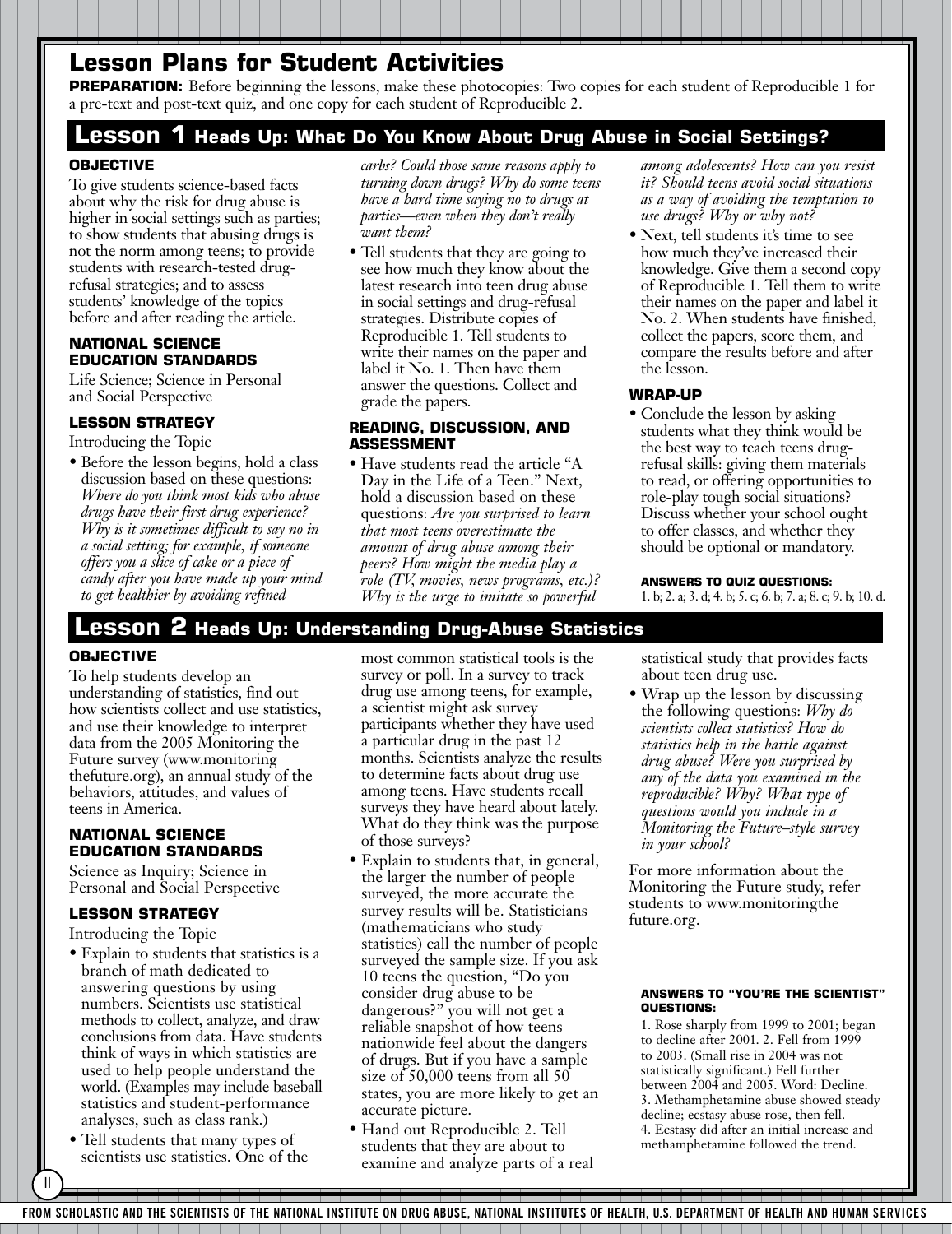#### **Heads Up: Drugs in Social Settings: A Quiz REAL NEWS**

#### **See how much you learned from the article by answering the questions below.**

**1. What percentage of 10th-grade students say they've used illicit drugs in the last year?** 

a. 50 percent

EADS UP

**BOUT DRUG** AND YOUR BODY

b. nearly 30 percent

c. 15 percent

d. less than 5 percent

#### **2. When teens guess how many of their peers use illicit drugs, the guess is usually**

- a. too high.
- b. too low.
- c. about right.
- d. exactly right.

#### **3. The part of the brain known as the prefrontal cortex is fully developed**

- a. around age 5.
- b. around age 10.
- c. around age 15.
- d. around age 25.

#### **4. The last part of the brain to develop is the area responsible for**

- a. emotions.
- b. decision-making and impulse control.
- c. understanding complex facts.
- d. breathing.
- **5. When you see others use illicit drugs, it can be tempting because the brain is wired to learn first by**
	- a. repetition.
	- b. rote.
	- c. imitation.
	- d. reading.

#### **6.** Most teens **the amount of pressure others will put on them to use illicit drugs.**

- a. underestimate
- b. overestimate
- c. don't care about
- d. read about

#### **7. As a teen, each time you repeat an activity or skill the pathways in your brain are**

- a. strengthened.
- b. unchanged.
- c. weakened.
- d. not used.
- **8. Practicing saying "No, thanks" to drugs \_\_\_\_\_\_\_\_ teens' likelihood of abusing drugs.**
	- a. raises
	- b. has no effect on
	- c. lowers
	- d. confuses

#### **9. If you suspect a friend may be overdosing on drugs or alcohol, you should**

- a. let your friend try to sleep it off.
- b. call 911 immediately.
- c. wait 10 minutes, then decide what to do.
- d. give your friend coffee.

#### **10. Which of the following is a symptom of a drug overdose?**

- a. extreme confusion
- b. seizures
- c. loss of consciousness

III

d. all of the above

**FROM SCHOLASTIC AND THE SCIENTISTS OF THE NATIONAL INSTITUTE ON DRUG ABUSE, NATIONAL INSTITUTES OF HEALTH, U.S. DEPARTMENT OF HEALTH AND HUMAN SERVICES**